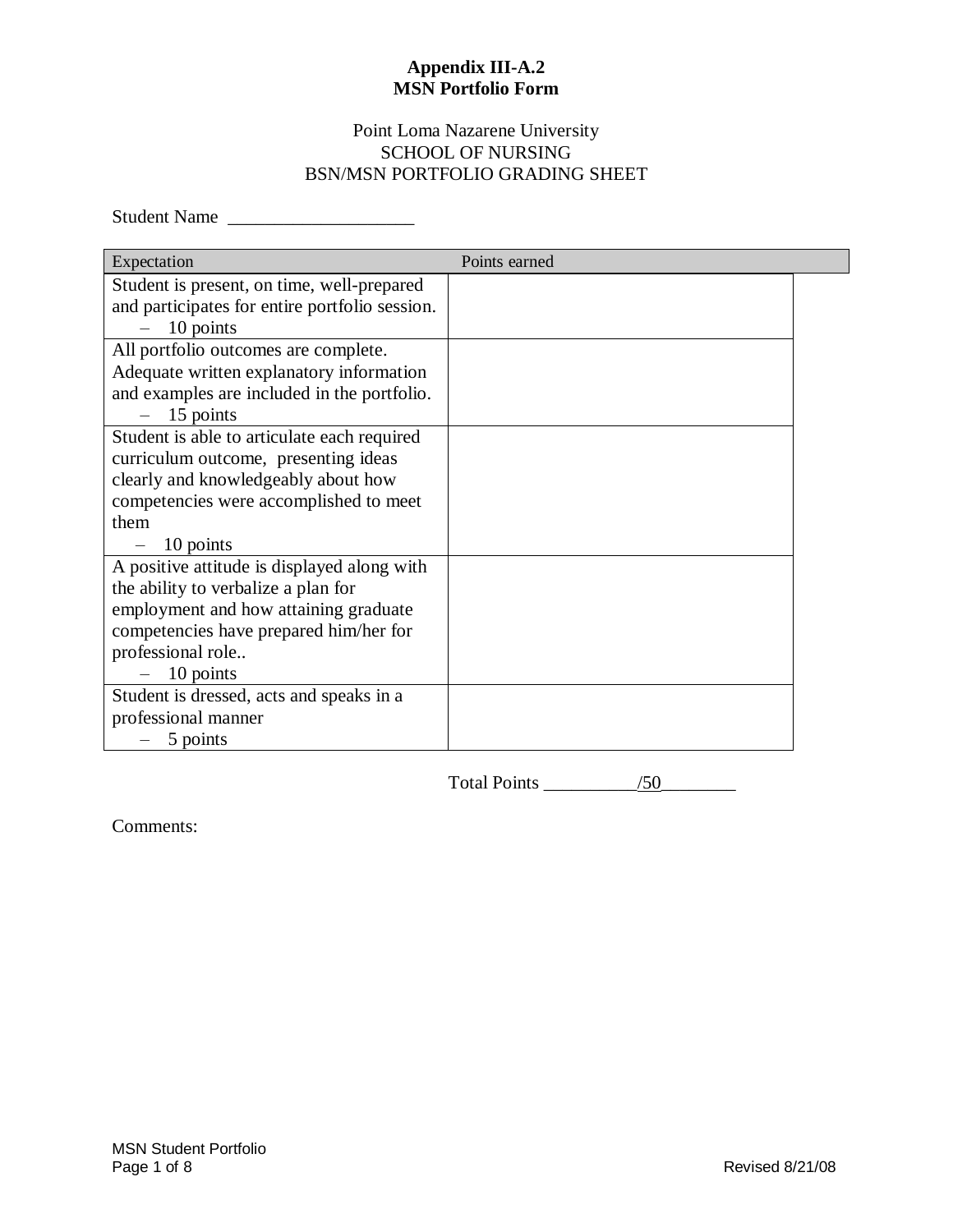## **POINT LOMA NAZARENE UNIVERSITY School of Nursing** *MSN Student Portfolio*

The Point Loma Nazarene University Graduate Nursing Faculty has adopted an *outcome focused* curriculum.

The Five *outcomes* selected for the MSN program are:

Critical Thinking Communication Therapeutic Nursing Interventions **Service Spirituality** 

*Outcomes* are the results expected at the end of the course or program. For each outcome, *competencies* are defined at the course level and for graduation. Competencies are a range of knowledge, attitudes and skill that Graduate nursing students are expected to demonstrate. A portfolio is an *indicator* or tool used to demonstrate progress toward meeting competencies and outcomes. Each student's portfolio will include samples of the student's work throughout the program.

The attached worksheet stating the five selected outcomes and graduate level competencies for each are required for *student self-evaluation* as a student progresses through the nursing program. Additional pages may be added to reflect student growth as indicated.

Each graduate student will be assigned a graduate faculty advisor for ongoing assessment, progress, and evaluation toward completion of the program outcomes.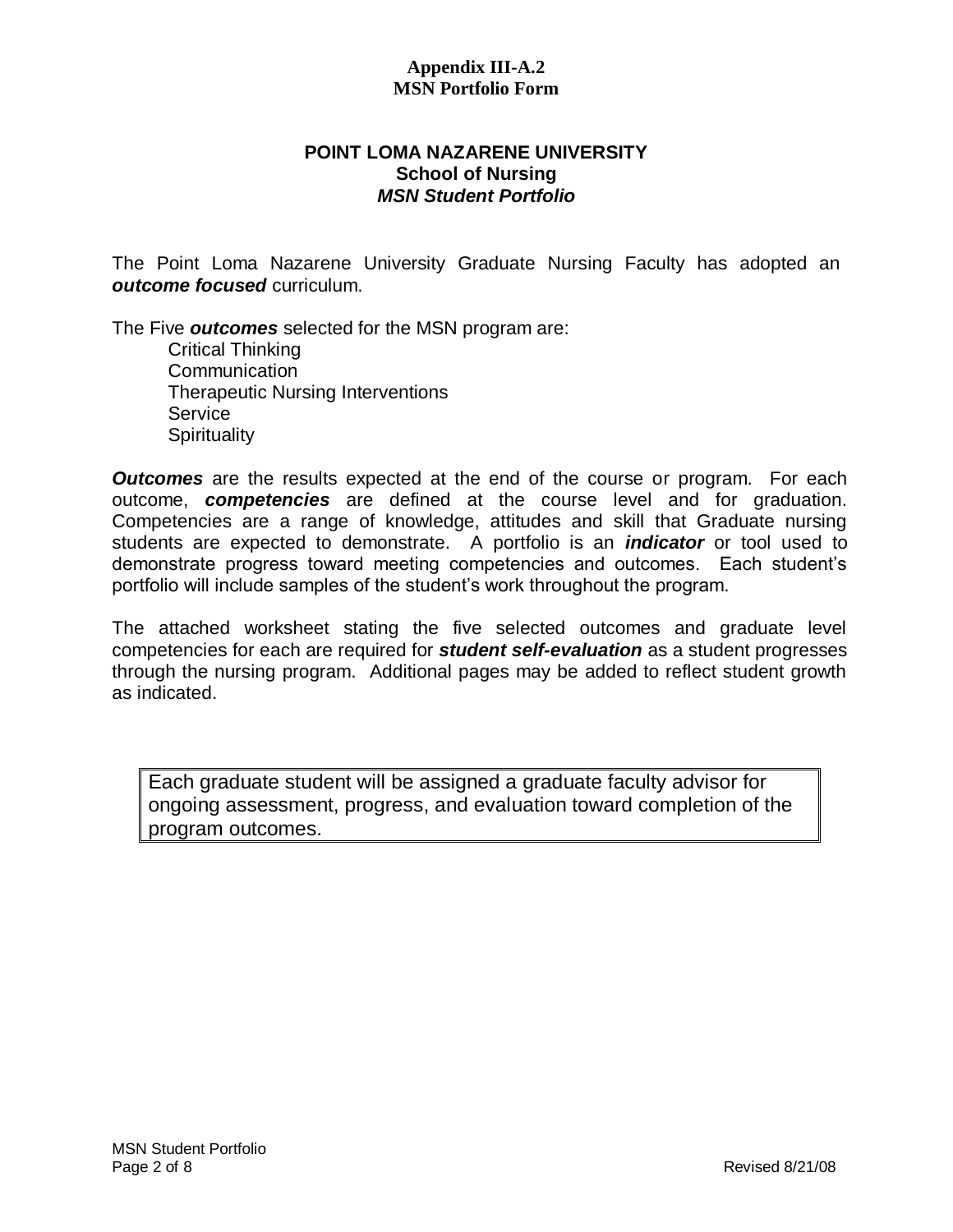Student Name:\_\_\_\_\_\_\_\_\_\_\_\_\_\_\_\_\_\_\_\_\_\_\_\_\_\_\_\_\_\_\_\_\_\_

# **MSN STUDENT PORTFOLIO**

CRITICAL THINKING

Definition: A learned approach to the practice of nursing which reflects intellectual development in reasoning, analysis, research, and decision makin*g.*

| <b>Competency</b>                                                                                                                                                                               | <b>Competency Met</b><br>(date, project) |
|-------------------------------------------------------------------------------------------------------------------------------------------------------------------------------------------------|------------------------------------------|
| 1. Critically analyzes a variety of<br>educational settings and situations to<br>determine multiple approaches to<br>teaching/learning.                                                         |                                          |
| 2. Through introspection, reflective<br>judgment and critique of professional<br>and research literature, determine own<br>beliefs and values regarding a<br>philosophy of nursing practice and |                                          |
| 3. Through critical reflections, imagination,<br>and creativity, determine an approach to<br>curricular development and evaluation.                                                             |                                          |

List by course project and number.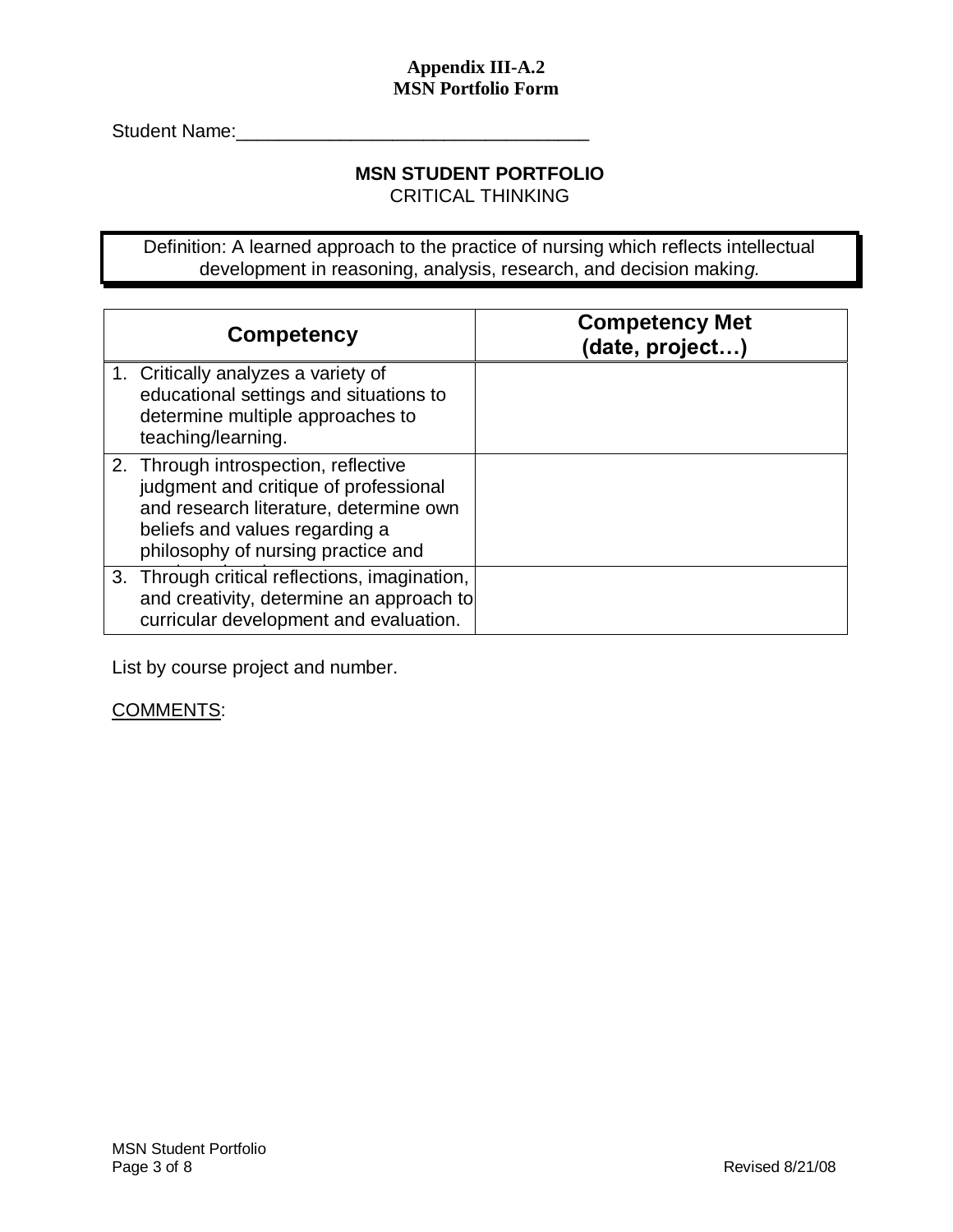Student Name:\_\_\_\_\_\_\_\_\_\_\_\_\_\_\_\_\_\_\_\_\_\_\_\_\_\_\_\_\_\_\_\_\_\_

## **MSN STUDENT PORTFOLIO**

**COMMUNICATION** 

Definition: A dynamic interactive process that transmits thoughts, ideas, and feelings through the use of symbols which are culturally appropriate.

|    | <b>Competency</b>                                                                            | <b>Competency Met</b><br>(date, project) |
|----|----------------------------------------------------------------------------------------------|------------------------------------------|
|    | 1. Communicates in a collaborative<br>process with a goal for a positive<br>outcome.         |                                          |
|    | 2. Fosters communication by maintaining<br>respect for divergent opinions and<br>cultures.   |                                          |
| 3. | Integrates various areas of knowledge<br>and culture into nursing education.                 |                                          |
|    | 4. Communicates relevance of different<br>bodies of knowledge into nursing<br>education.     |                                          |
|    | 5. Evaluates the effectiveness of teaching<br>by utilizing multiple communication<br>skills. |                                          |

List by course project and number.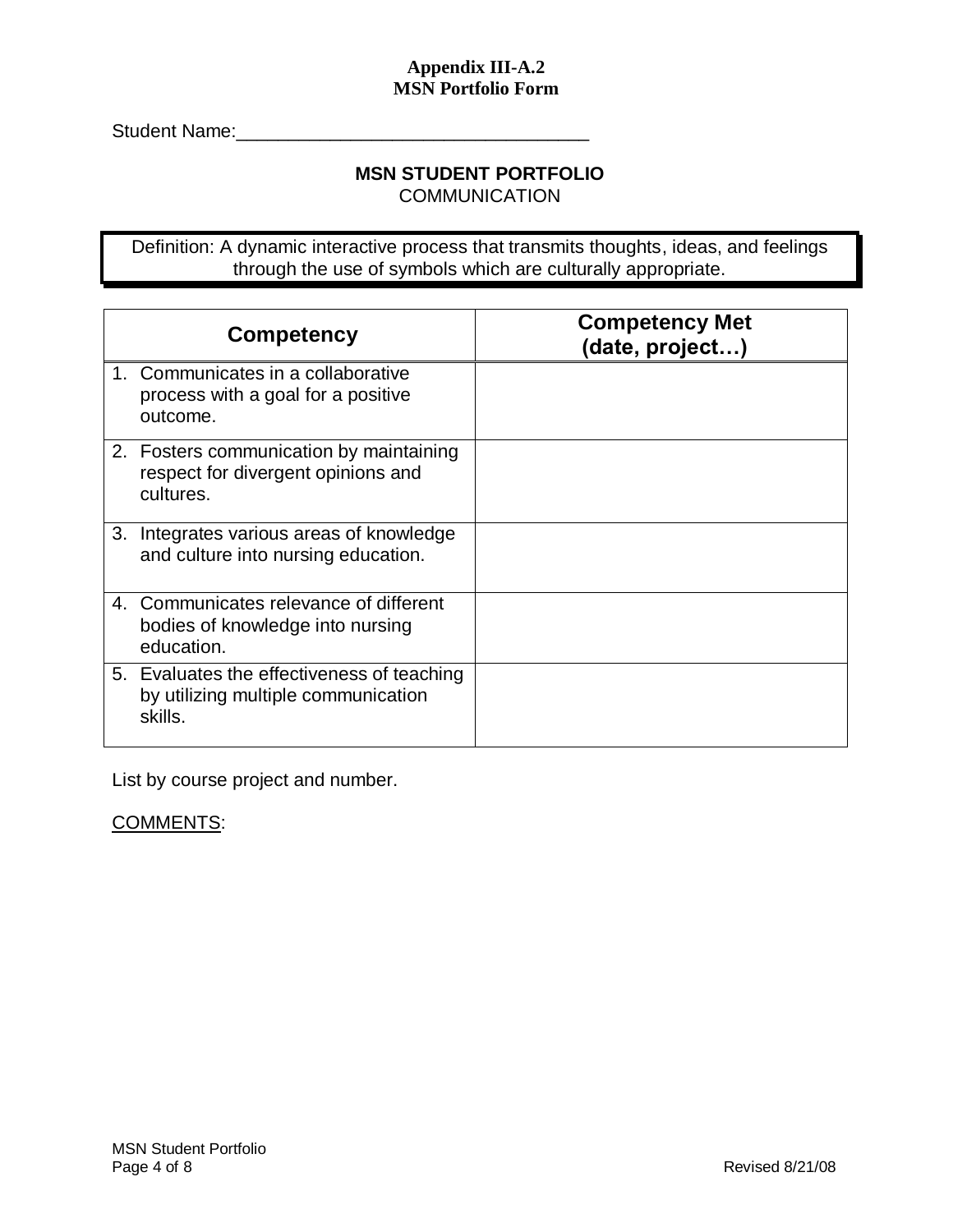Student Name:\_\_\_\_\_\_\_\_\_\_\_\_\_\_\_\_\_\_\_\_\_\_\_\_\_\_\_\_\_\_\_\_\_\_

#### **MSN STUDENT PORTFOLIO** THERAPEUTIC NURSING INTERVENTIONS

Definition: A series of theory based nurse initiated actions that are goal directed and

designed to optimize health. These interventions are client centered, interdisciplinary, research based, and focus on empowering the client.

| Competency                                                                                                                                 | <b>Competency Met</b><br>(date, project) |
|--------------------------------------------------------------------------------------------------------------------------------------------|------------------------------------------|
| 1. Coordinate, supervise and evaluate the<br>teaching/learning needs of individuals,<br>families, and/or community.                        |                                          |
| 2. Integrates nursing theory and research-<br>based knowledge to develop a<br>foundation for effective evidence-based<br>nursing practice. |                                          |
| 3. Synthesizes multiple aspects of nursing<br>practice in clinical and educational<br>settings.                                            |                                          |

List by course project and number.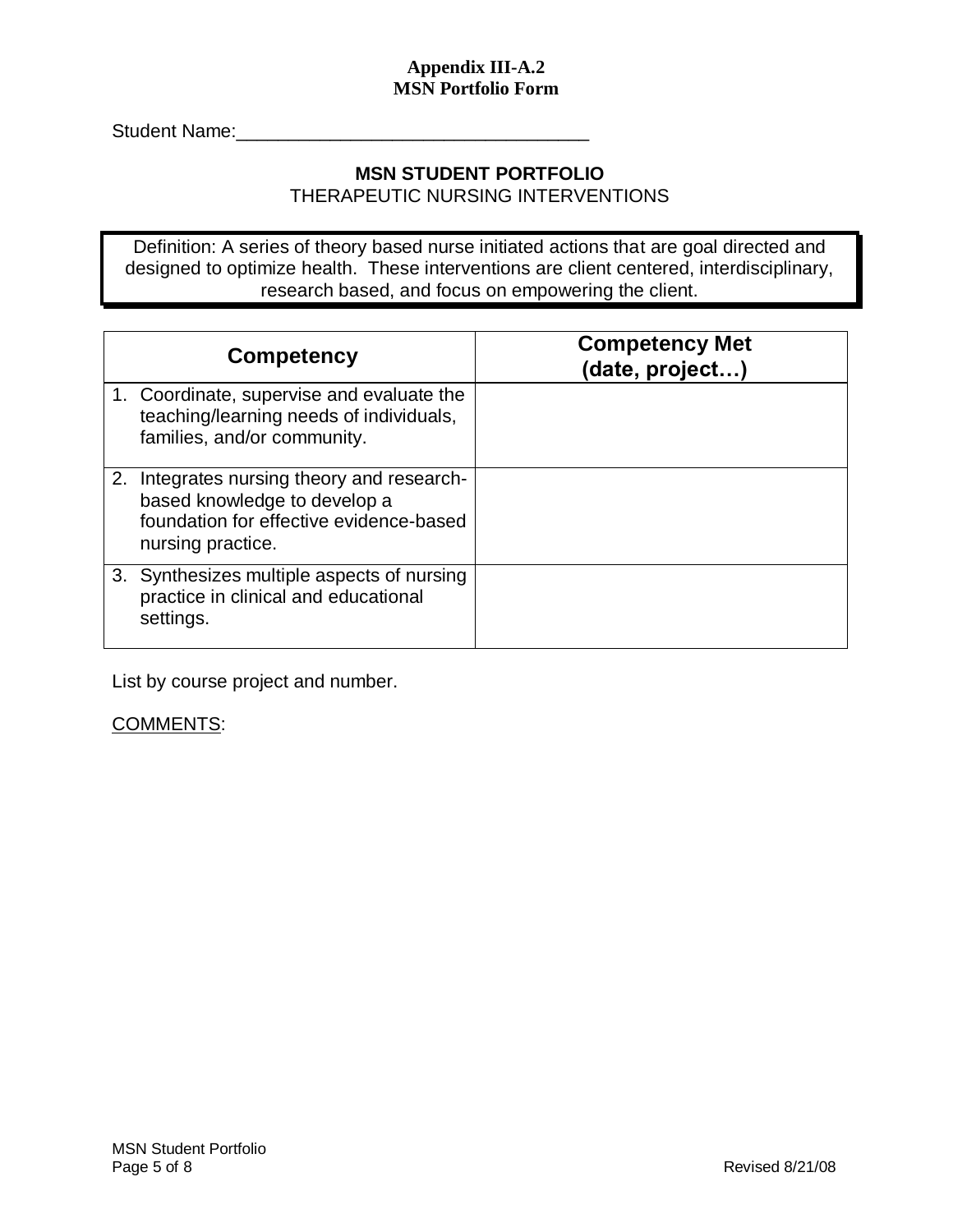Student Name:

## **MSN STUDENT PORTFOLIO SERVICE**

Definition: The provision of leadership in clinical practice and the socio-political environment.

| Competency                                                                                                                                                                                                 | <b>Competency Met</b><br>(date, project) |
|------------------------------------------------------------------------------------------------------------------------------------------------------------------------------------------------------------|------------------------------------------|
| 1. Assume leadership role consistent with<br>the graduate-prepared professional with<br>an academic focus having an individual<br>specialty of choice in the clinical<br>community and world-wide setting. |                                          |
| 2. Professionally represents, participates<br>in, and directs the practice and science<br>of nursing by promoting quality<br>education through leadership and<br>community involvement.                    |                                          |

List by course project and number.

## PROFESSIONAL ACTIVITIES:

- 1. Organization Memberships:
- 2. Meeting/Conferences Attended:
- 3. Research Activities:
- 4. Volunteer/Clinic Activity:
- 5. Other:

## PERSONAL ACTIVITIES:

- 1. Volunteer Service in the Community:
- 2. Mission Trips:
- 3. Other: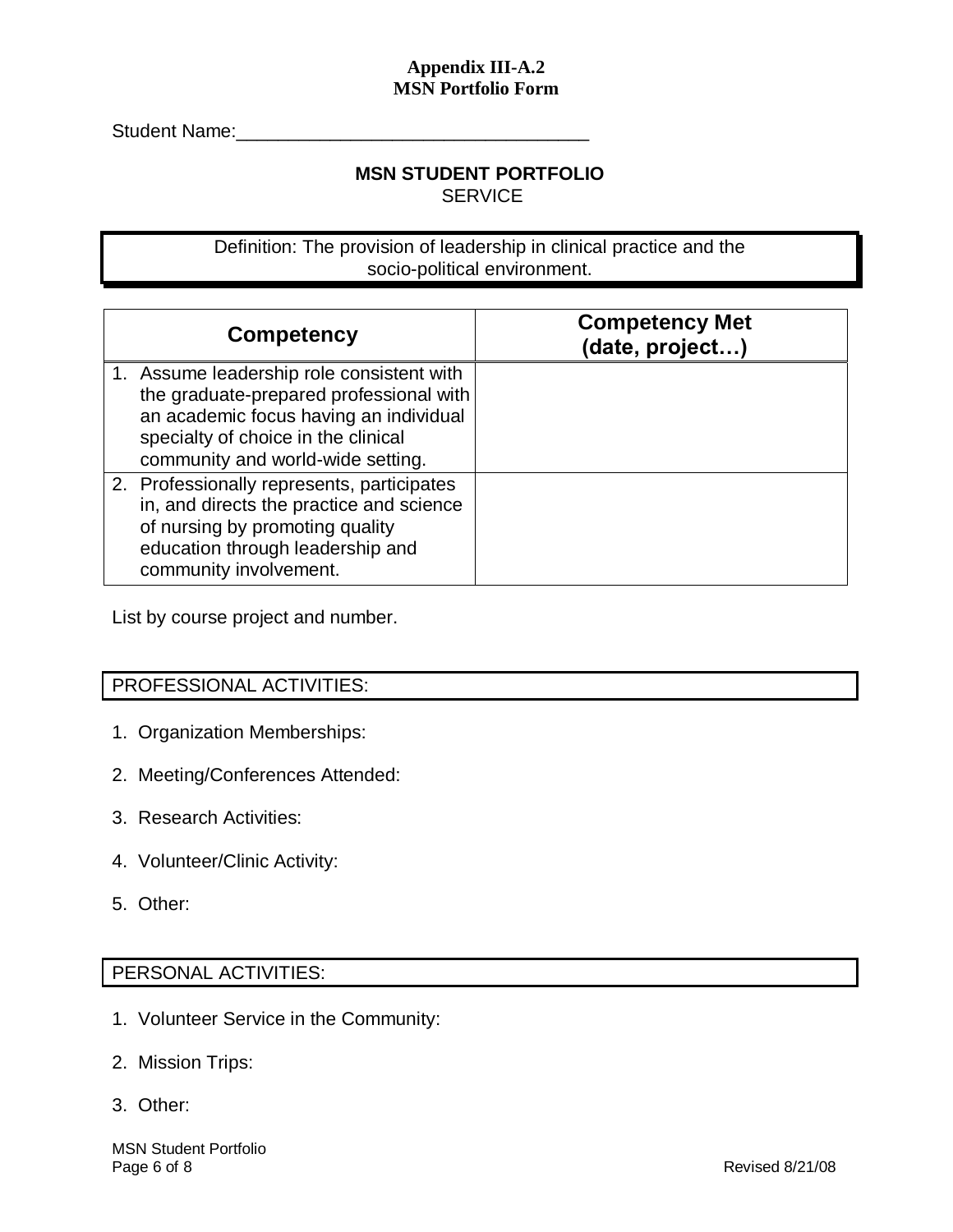Student Name:

#### **MSN STUDENT PORTFOLIO SPIRITUALITY**

Definition: The dimension of life that provides meaning to existence. Within the context of vital Christianity, ethics arise out of a spiritual framework. The ethical practice of nursing adheres to the ethical and legal standards of the nursing process.

| <b>Competency</b>                                                                                                                                                                        | <b>Competency Met</b><br>(date, project) |
|------------------------------------------------------------------------------------------------------------------------------------------------------------------------------------------|------------------------------------------|
| 1. Advocate, articulate, and exhibit<br>principles of honesty, integrity, respect,<br>and concern for well-being of self,<br>colleagues, students, and clients.                          |                                          |
| 2. Advance professional standards of<br>ethical practice.                                                                                                                                |                                          |
| 3. Articulate the impact of spiritual beliefs,<br>values, and culture on an individual's<br>perception of the meaning of life, health,<br>illness, and death.                            |                                          |
| 4. Evaluate the efficacy of clinical and<br>community-based strategies related to<br>spirituality and religious faith for the<br>prevention of health problems in<br>targeted subgroups. |                                          |
| 5. Integrate an appreciation of diverse<br>spiritual concepts and beliefs into<br>educational programs.                                                                                  |                                          |
| 6. Articulate implications of spirituality<br>throughout all dimensions of health-<br>related practices.                                                                                 |                                          |
| 7. Incorporate a spiritual dimension in the<br>development of educational programs.                                                                                                      |                                          |

List by course project and number.